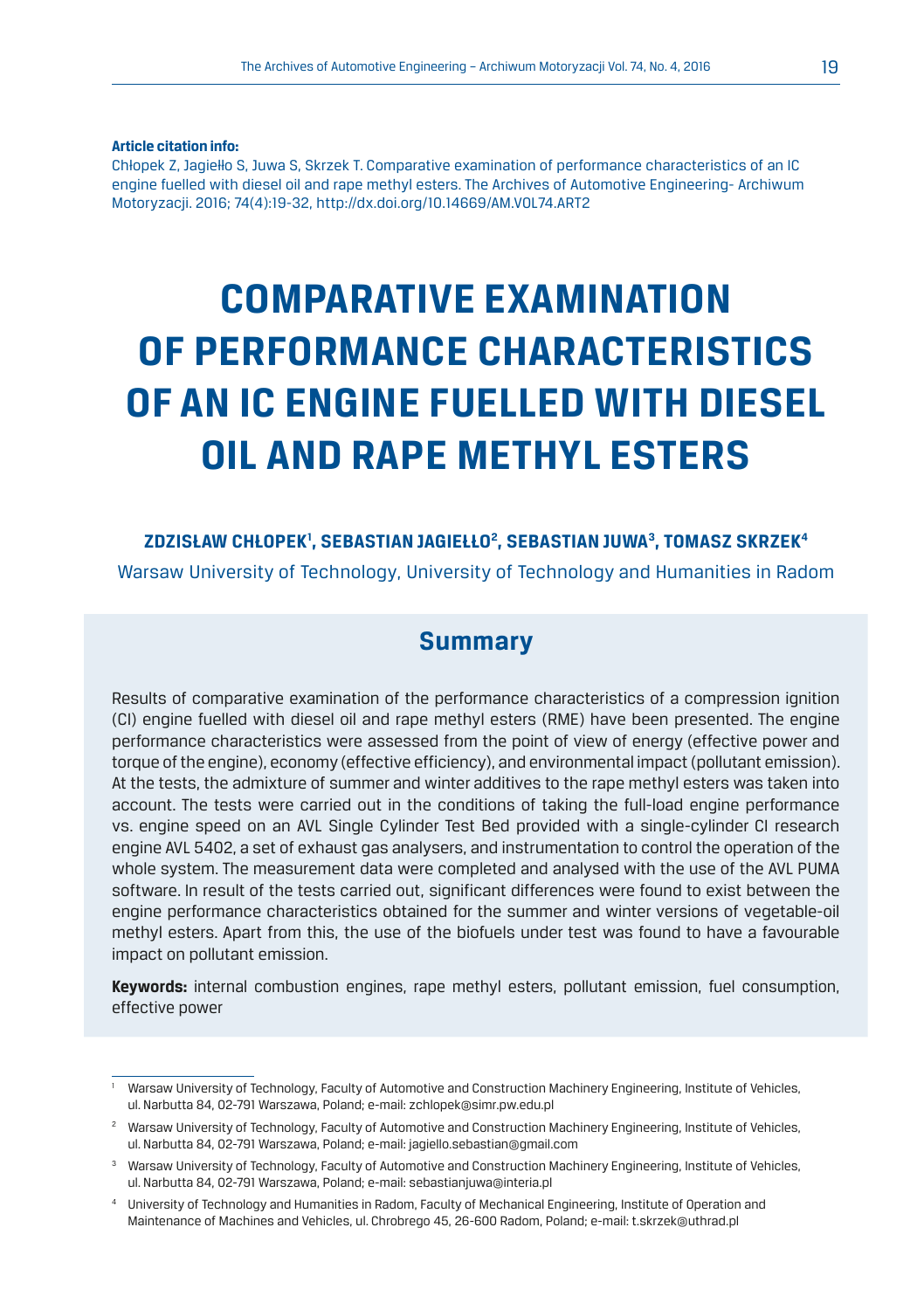# **1. Introduction**

The search for unconventional fuels, different from the traditional petroleum-derivative fuels (motor spirits and diesel oils), especially for the powering of internal combustion (IC) engines, arises from both ecological and economic reasons. The factors most often mentioned as being important for environmental protection is pollutant emission, which include not only those harmful to human and animal health but also, for the fuels obtained from renewable energy sources, the avoided emission of fossil carbon dioxide in connection with the climate protection programs aimed at a reduction in the emission of this gas [10, 18]. The activities undertaken to pursue both the ecological and economic objectives include the searching for non-fossil fuels, which is also important for the protection of natural resources [10]. An economic and social aspect is the mobilization of the previously neglected communities and areas to provide raw materials suitable for the production of unconventional fuels [10, 18].

Among the unconventional fuels different from the traditional petroleum-derivative fuels, a special role is played by those referred to as "substitute fuels", i.e. the fuels that can be used in mass-produced spark ignition (SI) engines in place of motor spirits and in massproduced CI engines in place of diesel oils [10]. It is a debatable issue whether substitute fuels are available at all. Normally, engine settings must be more or less radically changed for the use of unconventional fuels to be possible. Obviously, synthetic fuels can be provided with properties close to those of the conventional originals, but the synthetic fuels are now relatively expensive; apart from this, their potential as engine fuels usually cannot be fully utilized when they are modified to offer specific desirable characteristics.

Among the unconventional fuels being most popular at present and comparable with traditional petroleum-derivative fuels, those most closely related to the category of substitute fuels are the ones that are based on esters of biological oils [1, 6–9, 11–24, 26–30].

This article covers tests carried out on the following commercial fuels:

- traditional diesel oil ORLEN VERVA.
- self-contained biofuel B100 with a summer additive, denoted by RME S (RME Rape Methyl Ester),
- self-contained biofuel B100 with a winter additive, denoted by RME W.

The tests were chiefly carried out to assess whether, and to what extent, the biofuels RME – S and RME – W may be considered as fuels substitute for the diesel oil.

The examination of the properties of CI engines fuelled with biological oil esters has a long tradition. The idea of using fuels of biological origin, in its essence, is by no means new. Just the opposite, the first fuels used by humans were of biological origin. The first documented evidences of the use of fire by humans date back to 300000 years ago and they were found at Zhoukoudian in China, where *Homo Erectus Pekinensis* (Peking Man) used wood as a fuel [25].

The idea of using fuels of biological origin for the powering of engines is very old, too. Fuels of biological origin, such as alcohols, vegetable oils, and biogas, were used to power even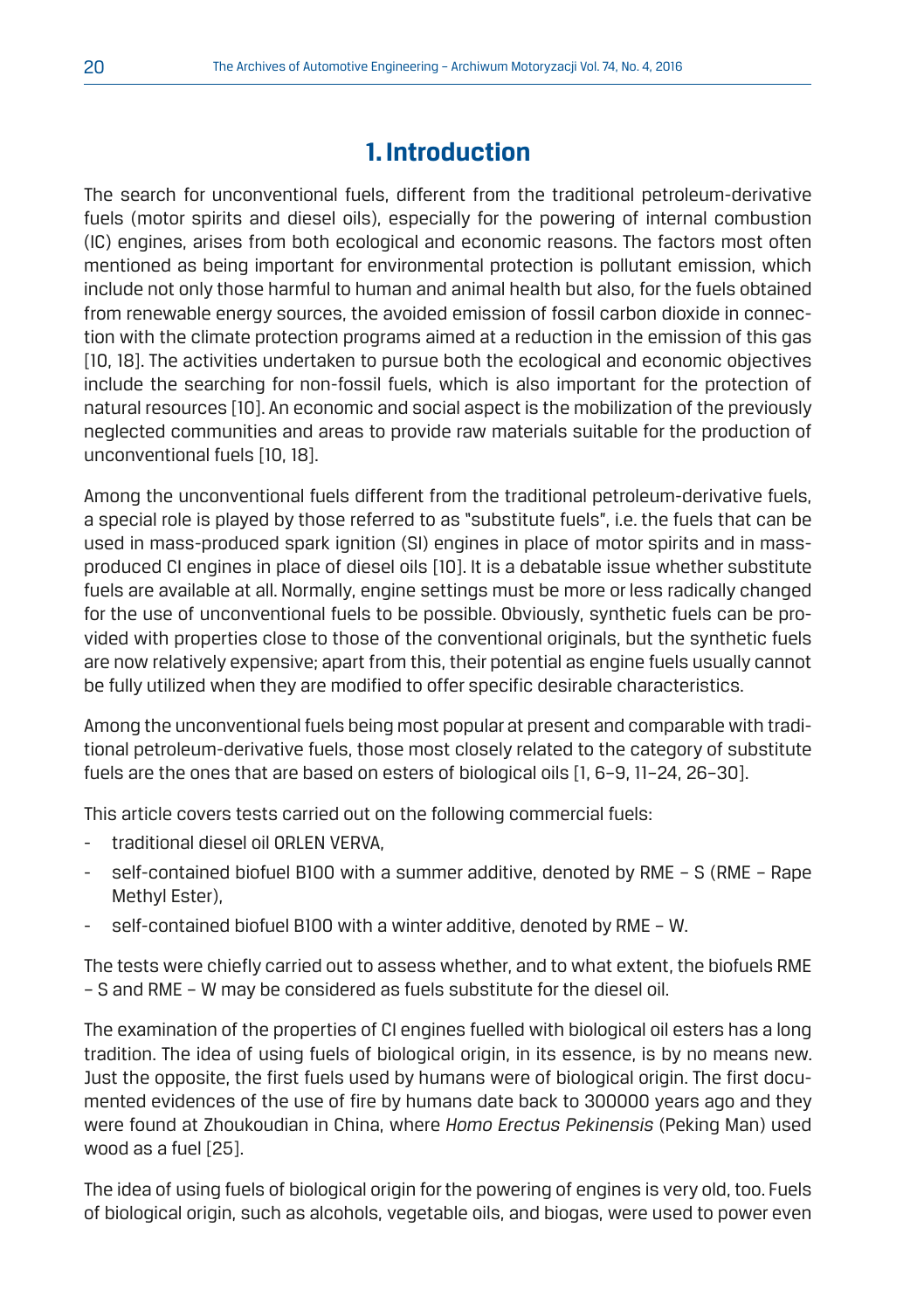the first IC engines. In historical terms, the first documented report of using fuels of biological origin for the powering of compression ignition engines has been included in the patent description by Rudolf Christian Karl Diesel of 1892, where the inventor wrote that although the use of vegetable oil as a fuel was at that time an issue of insignificant importance but it was possible that fuels of that kind would gain importance over the course of the years, as it was then in the case of coal- and petroleum-derivative fuels [28].

The literature related to the use of vegetable oil esters for the fuelling of CI engines deals with, above all, the following:

- ecological properties of the engines in terms of pollutant emission [1, 6-24, 26-30],
- energy characteristics of the engines in terms of effective power and torque [1, 6-24, 26–30],
- economic properties of the engines in terms of specific brake fuel consumption, effective efficiency [1, 6–24, 26–30] and, for vehicles, operational fuel consumption [7–9, 28],
- operational properties of the engines in terms of engine reliability, wear of engine components and, above all, engine startability at low temperatures [28],
- properties of the process of combustion of biological oil esters in CI engines [1, 11, 12, 14, 17, 20, 22, 23, 26],
- methods of the production of engine fuels from biological oils of various origins [28].

The properties of IC engines powered with biofuels are the subject matter of, *inter alia,* monographs [22, 28] and doctoral dissertations [14, 20, 23]. Thorough works have been devoted to the powering of engines with both self-contained fuels [1, 6–24, 26–29] and mixtures of biological oil esters with diesel oil [1, 7–9, 11, 14, 15, 19–24, 26–30]. Some of the works have been dedicated to the results of investigations on the process of biofuel combustion in engines [1, 11, 12, 14, 16, 20, 22, 23, 26].

In most cases, the conclusions appearing in the literature reports may be summarized as follows:

- 1. The use of vegetable oil esters as engine fuels brings about small reductions in carbon monoxide and hydrocarbon emission and a big reduction in the emission of particulate matter [1, 6–24, 26–30]. Simultaneously, many of the publications inform about an increase in the emission of nitrogen oxides, with significant differences in this field being reported: this growth ranged from 10% to 30%.
- 2. The fuelling of automotive CI engines with rape methyl esters results in an increase in the operational fuel consumption and the relative growth is about 10% [7–9].
- 3. The use of vegetable oil esters involves some operational problems, in particular a growth of bacterial flora in engine fuelling systems [28] and deterioration in engine startability at low temperatures, chiefly due to high viscosity of vegetable oil esters under cold conditions [28].
- 4. Vegetable oil esters have been found to have an aggressive chemical impact on some materials, both metallic and, in particular, non-metallic, used in IC engines, especially in their fuelling systems [28].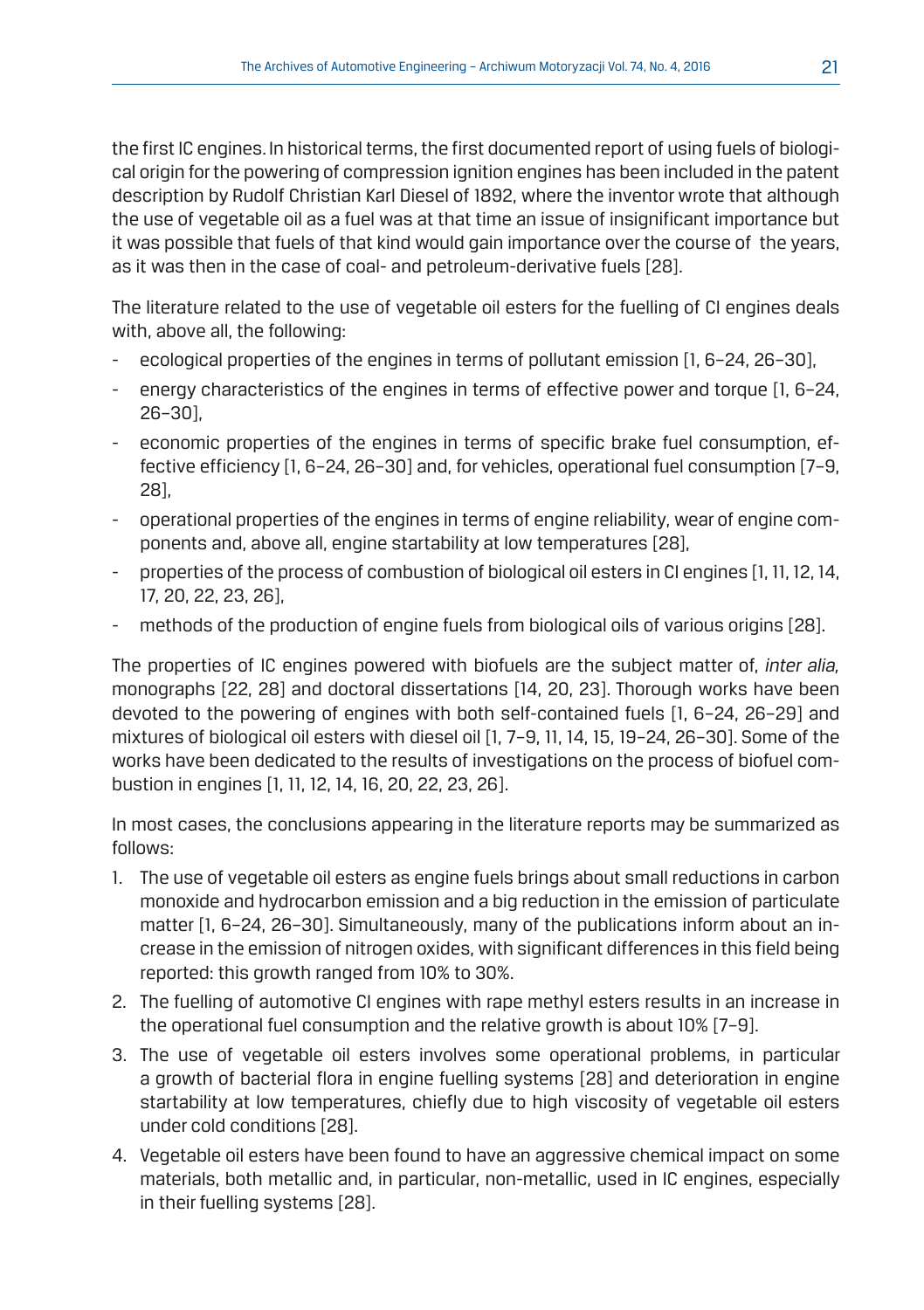5. The research on the combustion process in cylinders of IC engines has chiefly highlighted differences in the autoignition delay time and in the pressure growth rate in the case of biofuels being used [1, 11, 12, 14, 16, 20, 22, 23, 26]. Usually, a trend is observed towards a reduction in the autoignition delay time and in the pressure growth rate for biofuels compared with diesel oil [1, 11, 12, 14, 16, 20, 22, 23, 26].

# **2. Empirical engine tests**

The comparative examination of performance characteristics of an IC engine fuelled with diesel oil and rape methyl esters was carried out at the University of Technology and Humanities in Radom, Faculty of Mechanical Engineering, Institute of Operation and Maintenance of Machines and Vehicles, Department of Automotive Vehicles and Engines, within the student's graduation work carried out by Sebastian Jagiełło and Sebastian Juwa under the supervision of Prof. Zdzisław Chłopek, PhD. Eng.

The tests were carried out on an AVL Single Cylinder Test Bed [5] provided with a singlecylinder CI research engine AVL 5402 [3], a set of exhaust gas analysers, and instrumentation to control the operation of the whole system. The measurement data were completed and analysed with the use of the AVL PUMA software [4].

The basic technical characteristics of the AVL 5402 engine have been given in the table below.

| Number of cylinders                               |                                                          |
|---------------------------------------------------|----------------------------------------------------------|
| <b>Bore</b>                                       | 85.01 mm                                                 |
| Stroke                                            | 90.00 mm                                                 |
| Displacement                                      | 511.00 cm <sup>3</sup>                                   |
| Combustion type                                   | Compression ignition                                     |
| Valve system                                      | 4 valves                                                 |
| Compression ratio                                 | $17.0 \div 17.5$                                         |
| Fuelling system                                   | Direct injection, single injector, Common<br>Rail system |
| Maximum effective power, without<br>supercharging | 6 kW                                                     |
| Maximum effective power, with<br>supercharging    | 16 kW                                                    |
| Rated engine speed                                | $4200$ min <sup>-1</sup>                                 |
| Injection pressure                                | 180 MPa                                                  |
|                                                   |                                                          |

#### Table. Basic technical characteristics of the AVL 5402 engine

Thanks to the use of special cylinder head gaskets, the compression ratio of the AVL 5402 engine could be changed. Special openings in the cylinder head made it possible to insert cameras into the combustion chamber and to observe the air-fuel mixture combustion process. The engine was provided with an exhaust gas recirculation (EGR) system and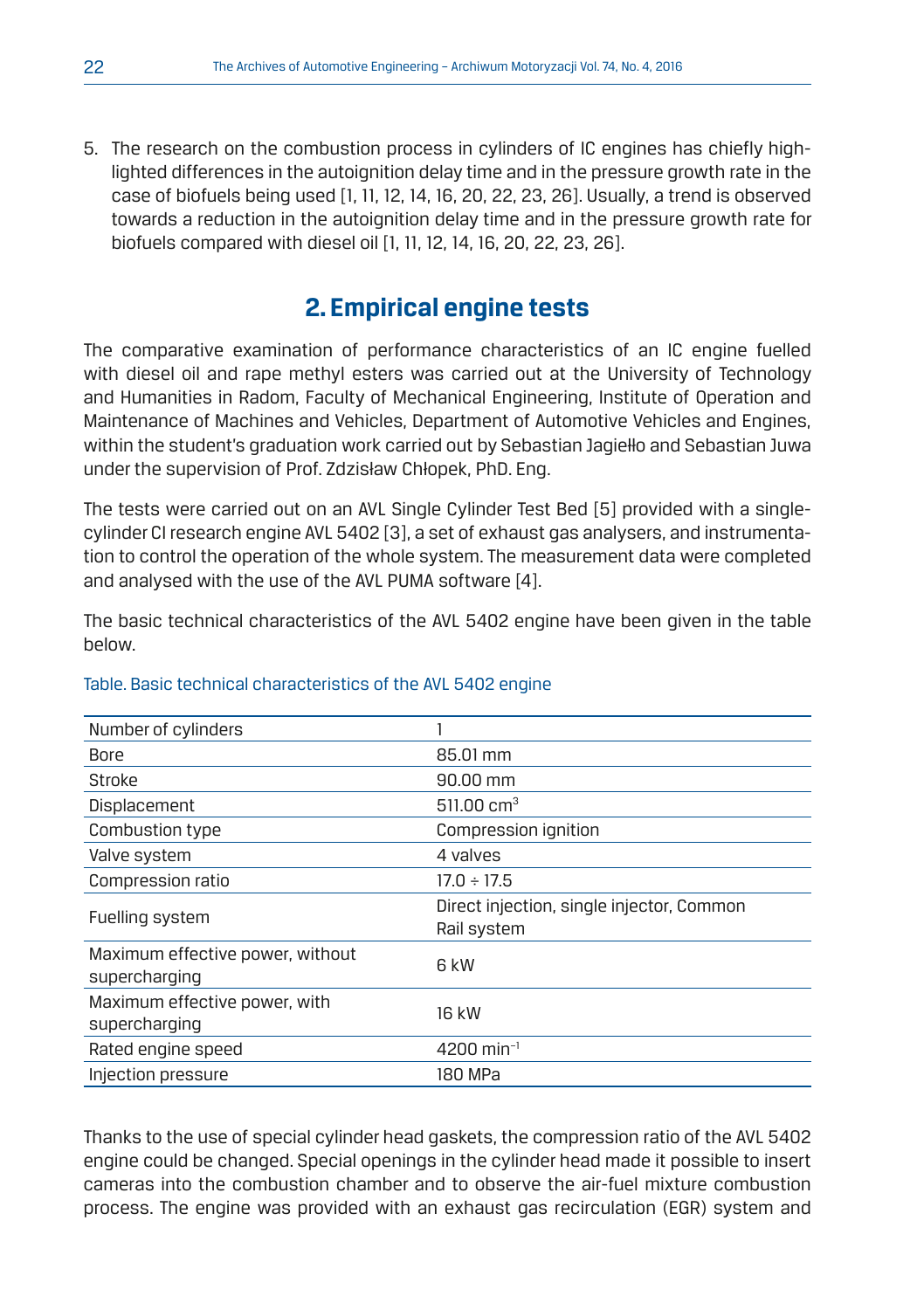sensors making it possible to measure, *inter alia*, the internal pressure in the combustion chamber and the temperature of exhaust gases. Special fuel injection equipment with associated software provided a possibility of modifying the engine fuelling algorithm.

The research facility AVL Single Cylinder Test Bed was equipped with a water-cooled eddy-current dynamometer AVL DP80 to apply external load to the research engine and an electric motor to start and drive, if necessary, the research engine, as well as pumps and heat exchangers to circulate the cooling liquid and to maintain the temperature of system components at the required level.

The test program included engine operation in static states in the conditions of taking the full-load engine performance vs. engine speed, with the engine speed being changed within the range of (1200 ÷ 3600) min<sup>-1</sup> in 400 min<sup>-1</sup> intervals. During the tests, primarily the following quantities were measured:

- engine speed  $n$ ,
- engine torque  $M_{e'}$
- $\,$  mass consumption intensity of fuel  $\mathrm{G}_{_{\mathrm{f}}}$
- $\,$  mass consumption intensity of air  $\mathrm{G}_{_{a'}}$
- carbon monoxide concentration in exhaust gases  $c_{cor}$
- hydrocarbon concentration in exhaust gases  $c_{\text{HCl}}$
- nitrogen oxides concentration in exhaust gasses  $c_{NQ}$ ,
- particulate matter concentration in exhaust gases  $c_{pM}$ ,
- $\;$  indicated pressure  $\rm p_{\rm g}$  recorded in the domain of crankshaft rotation angle  $\alpha$ ,
- exhaust gas temperature  $T_{...}$ .

The measuring apparatus used for the tests was in conformity with the requirements of the following normative documents: Directive 1999/96/EC of the European Parliament and of the Council of 13 December 1999, Regulation (EC) No. 715/2007 of the European Parliament and of the Council of 20 June 2007, and Commission Regulation (EC) No. 692/2008 of 18 July 2008.

In this article, the authors limited themselves to presenting only the results related to the energy, economic, and ecological properties of the engine, without showing the results of an analysis of the combustion process (because of the limited publication size).

Figures 1–6 show comparisons of the following basic characteristics of the fuels:

- elementary composition, i.e. mass content of carbon  $u_{cr}$ , hydrogen  $u_{H}$ , and oxygen  $-u_{\Omega}$
- calorific value  $\text{W}_{\text{f}}$
- density ρ,
- cetane number LC,
- kinematic viscosity at a temperature of 40 °C ν,
- cold filter plugging point t<sub><sub>b</sub>.</sub>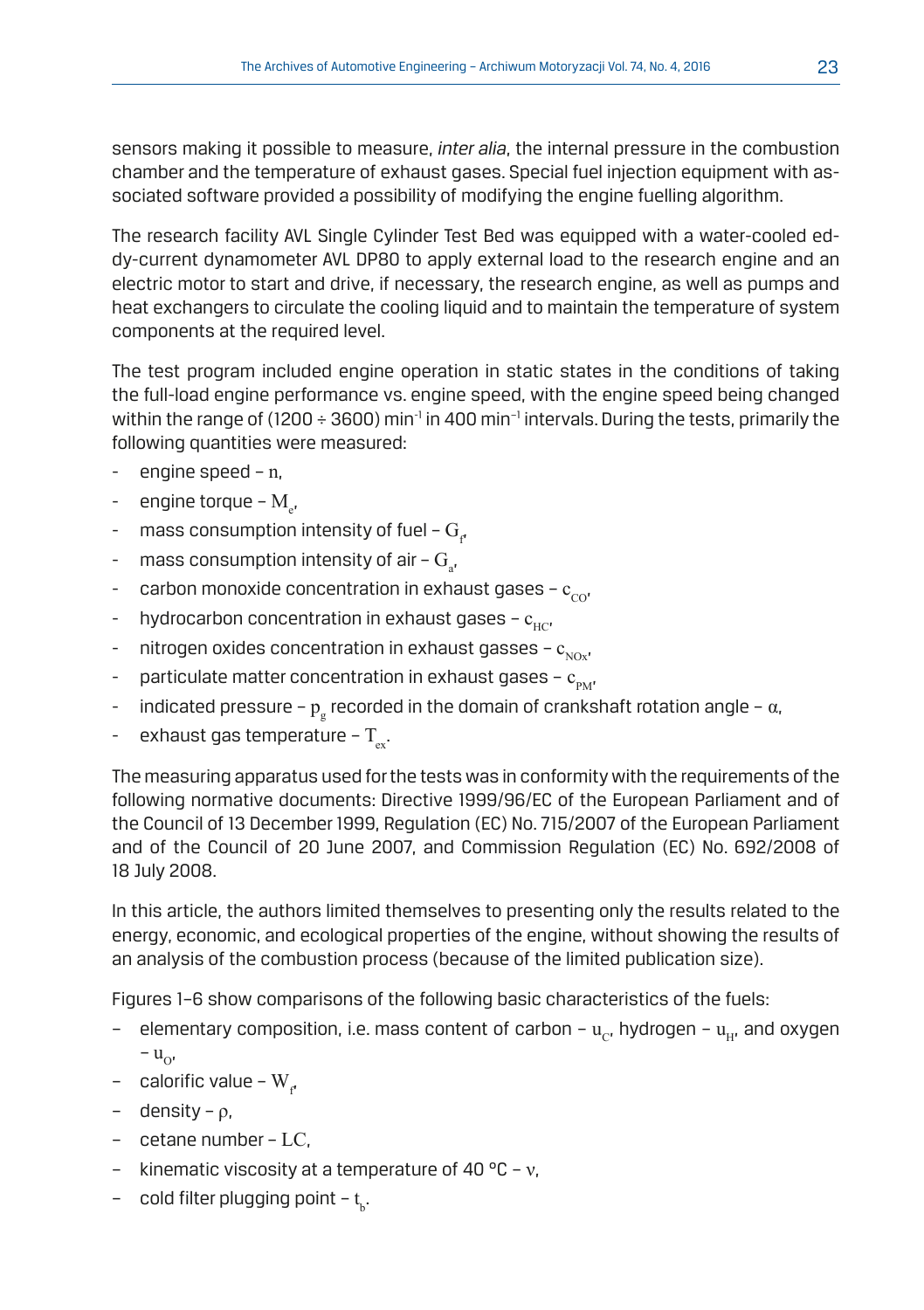

The mass content of oxygen in biofuels is much higher than the oxygen content of diesel oil, almost by an order of magnitude; therefore, the calorific value of the RME fuels is lower by over 10% in comparison with that of diesel oil. The density of the RME fuels exceeds that of diesel oil by about 6%; on the other hand, the RME fuels have better autoignition quality: their cetane number is higher by about 1.7. The RME fuels compared with diesel oil show much higher kinematic viscosity at 40 °C (by almost 60%). Significant differences were observed in the values of the cold filter plugging point: the biofuels, especially their summer version (RME – S), are definitely inferior to diesel oil in this respect.

Figures 7–12 shows engine performance vs. engine speed for the following basic quantities: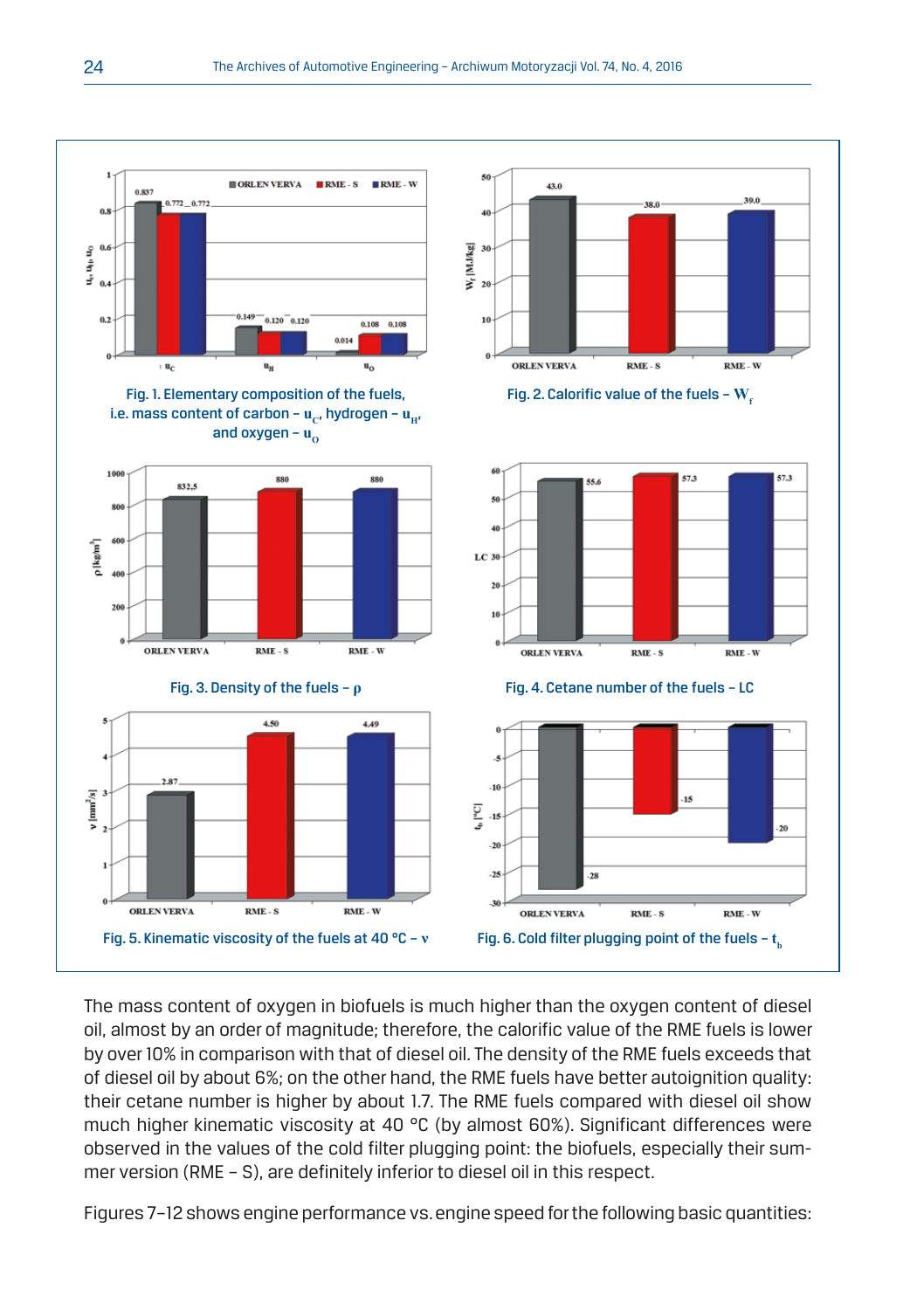- $\;$  energy characteristics, i.e. torque  $\rm M_{_{e}}$  and effective power  $\rm N_{_{e^{\prime}}}$
- $\;$  economic characteristics in terms of fuel consumption, i.e. effective efficiency  $\eta_{\rm e}$ ,
- exhaust gas temperature  $T_{\text{eff}}$ ,
- ecological properties in terms of pollutant emission:
	- concentrations of substances harmful to human and animal health in engine exhaust gases, i.e. volume concentrations of carbon monoxide -  $c_{\text{cor}}$  hydrocarbons –  $c_{\mu c}$ , and nitrogen oxides –  $c_{\mu c}$  and mass concentration of particulate matter –  $c_{\mu}$ ,
	- specific brake emission of the pollutants mentioned above, i.e. carbon monoxide  $e_{\rm CO}$ , hydrocarbons –  $e_{\rm HCl}$ , nitrogen oxides –  $e_{\rm NO}$ , and particulate matter –  $e_{\rm DM}$ .



Due to lower calorific value of biofuels, both the torque and effective power of the engine fed with the RME fuels were lower than the corresponding values obtained for the engine fuelled with diesel oil; however, the difference observed for the summer fuel was quite small, which can be explained by higher effective efficiency of the engine powered with the RME – S fuel in comparison with the same engine powered with the RME – W fuel. The maximum engine torque and effective power values were achieved at engine speed of about 1600 min−1 and of 3600 min−1, respectively.

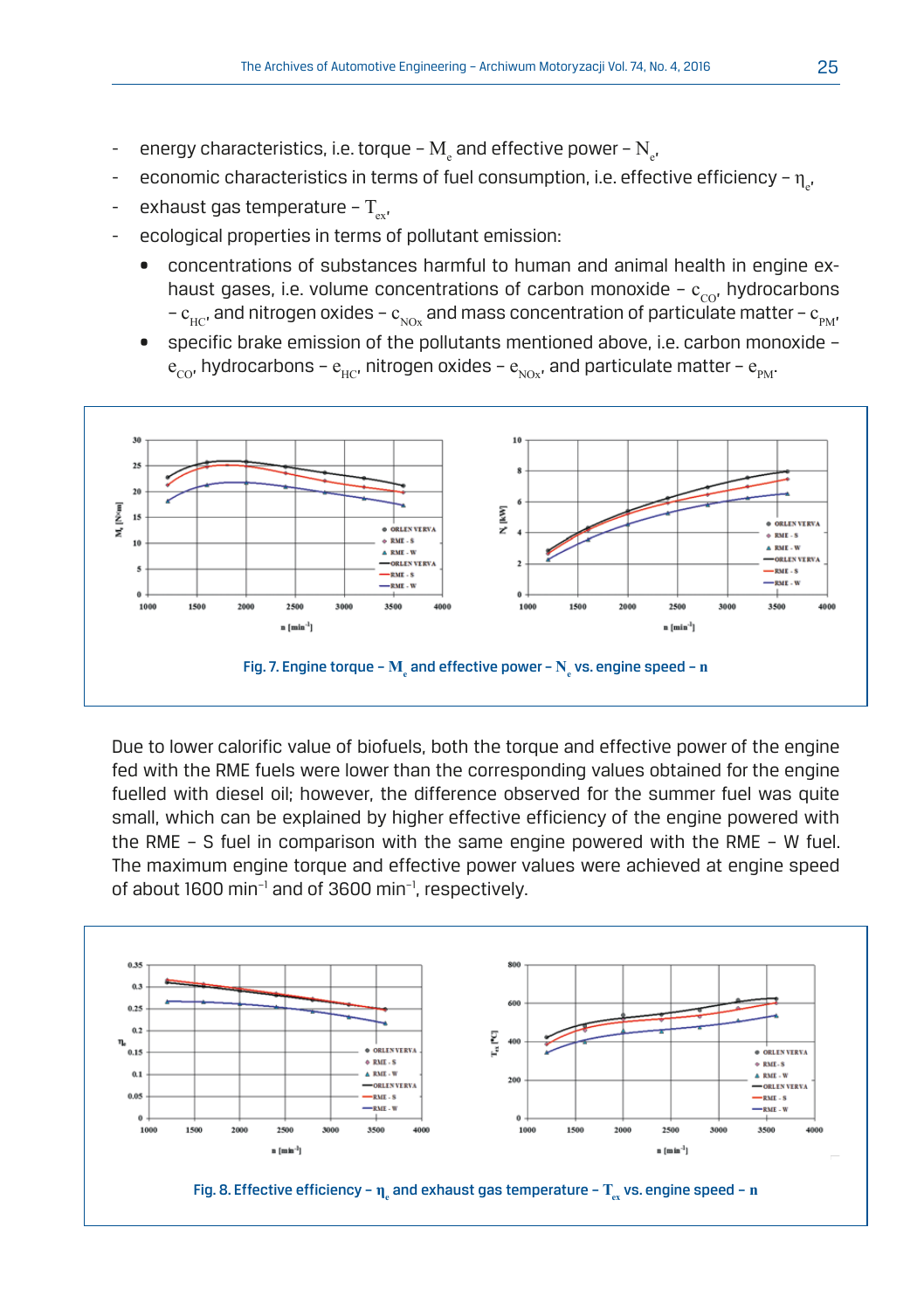The effective efficiency curves plotted for the engine fed with diesel oil and summer biofuel were close to each other while for the RME – W fuel, the effective efficiency of the engine was markedly lower. The exhaust gas temperature was highest for diesel oil, which was a consequence of higher calorific value of this fuel in comparison with the calorific values of the fuels under test, although the high temperature of combustion of such fuels, conducive to high emission of nitrogen oxides, is usually explained by the molecular proximity of oxygen to carbon and hydrogen, as it is in the case of oil esters [6–9, 13, 14, 17–22, 27, 28, 30].



The pollutant concentration vs. engine speed show in some cases considerable irregularity; however, a steady trend can be seen that for the biofuels, the concentrations of carbon monoxide and particulate matter were markedly lower, the hydrocarbon concentration was also lower but to a smaller extent, and (which does not confirm many experiment results [6–9, 13, 14, 17–22, 27, 28, 30]) the concentration of nitrogen oxides not only did not increase but even slightly declined.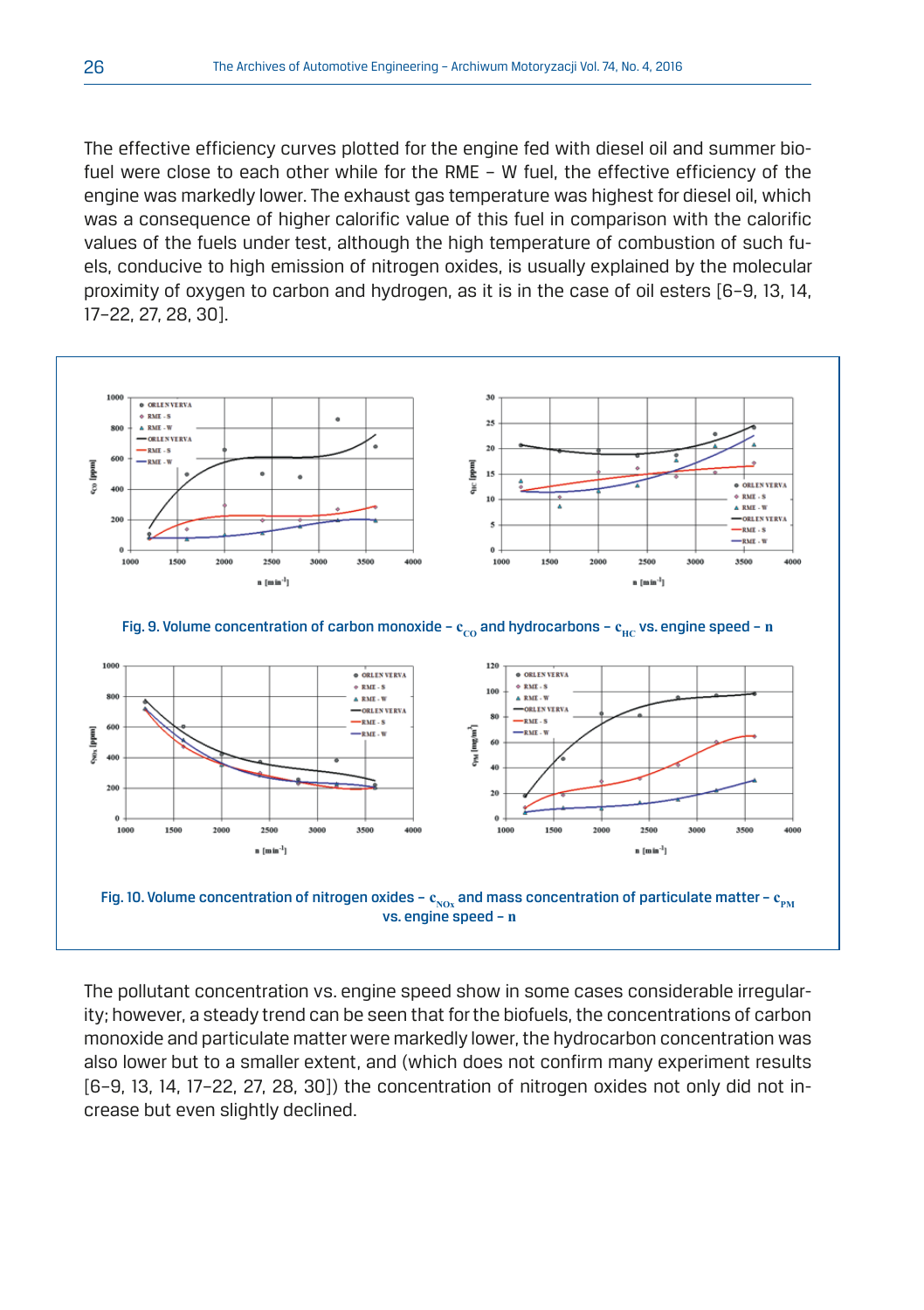![](_page_8_Figure_1.jpeg)

The specific brake emission of carbon monoxide and particulate matter were markedly lower for biofuels. For hydrocarbons and nitrogen oxides, the specific brake emission values were similar for all the fuels under test.

Figures 13 and 14 show the average values of the specific brake pollutant emission for individual fuels under test, determined in the engine speed domain.

![](_page_8_Figure_4.jpeg)

AV[ $e_{\text{HC}}$ ], determined in the engine speed domain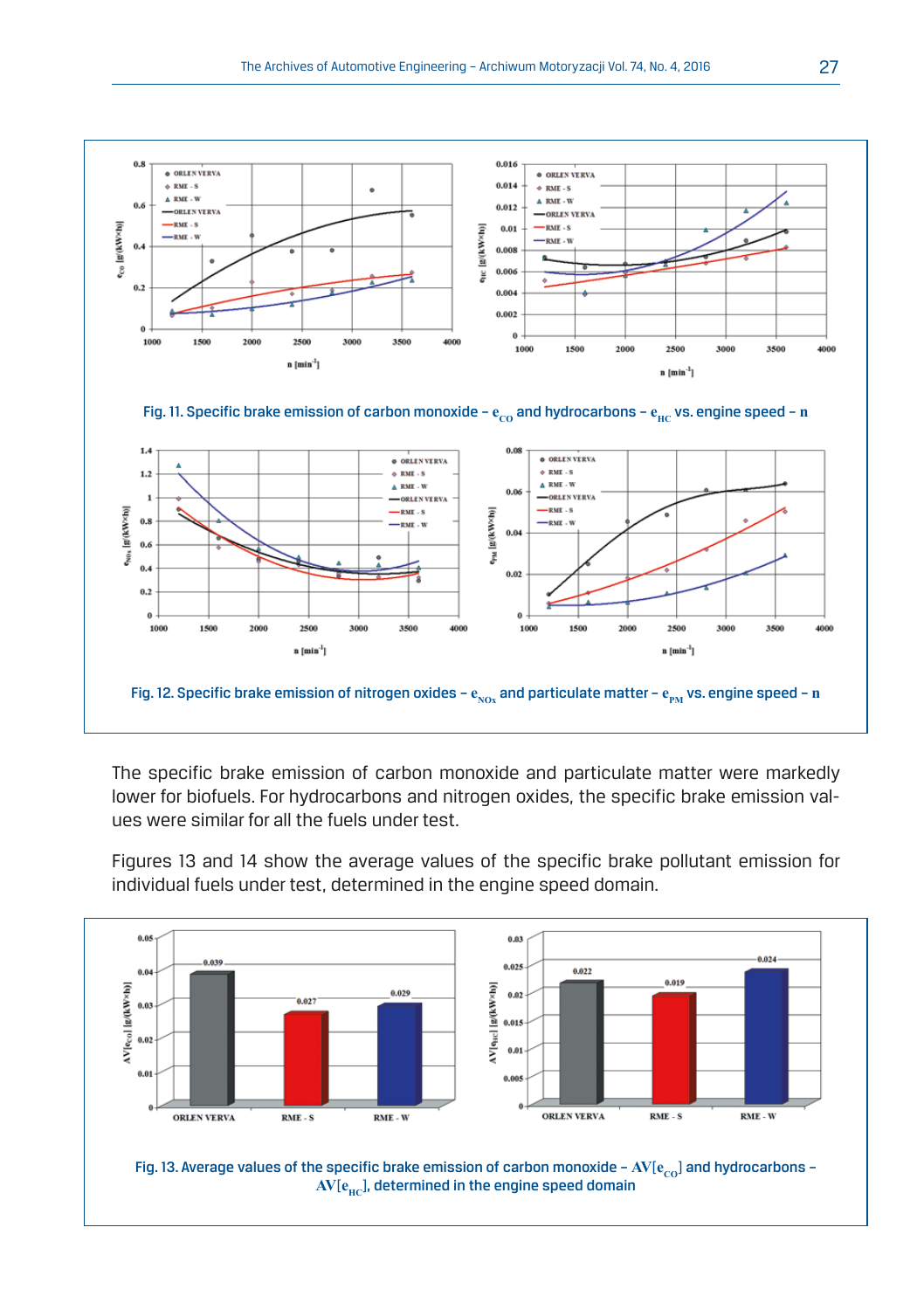![](_page_9_Figure_1.jpeg)

Similarly to what was previously stated, it was also in the case of the average values of the specific brake pollutant emission for individual fuels under test, determined in the engine speed domain, that the biggest differences were observed for carbon monoxide and particulate matter. For the carbon monoxide and particulate matter emission, the lowest values were recorded in the case of the RME – S and RME – W fuels, respectively.

Figures 15 and 16 show relative changes –  $\delta$  in the average values of the specific brake pollutant emission, determined in the engine speed domain.

![](_page_9_Figure_4.jpeg)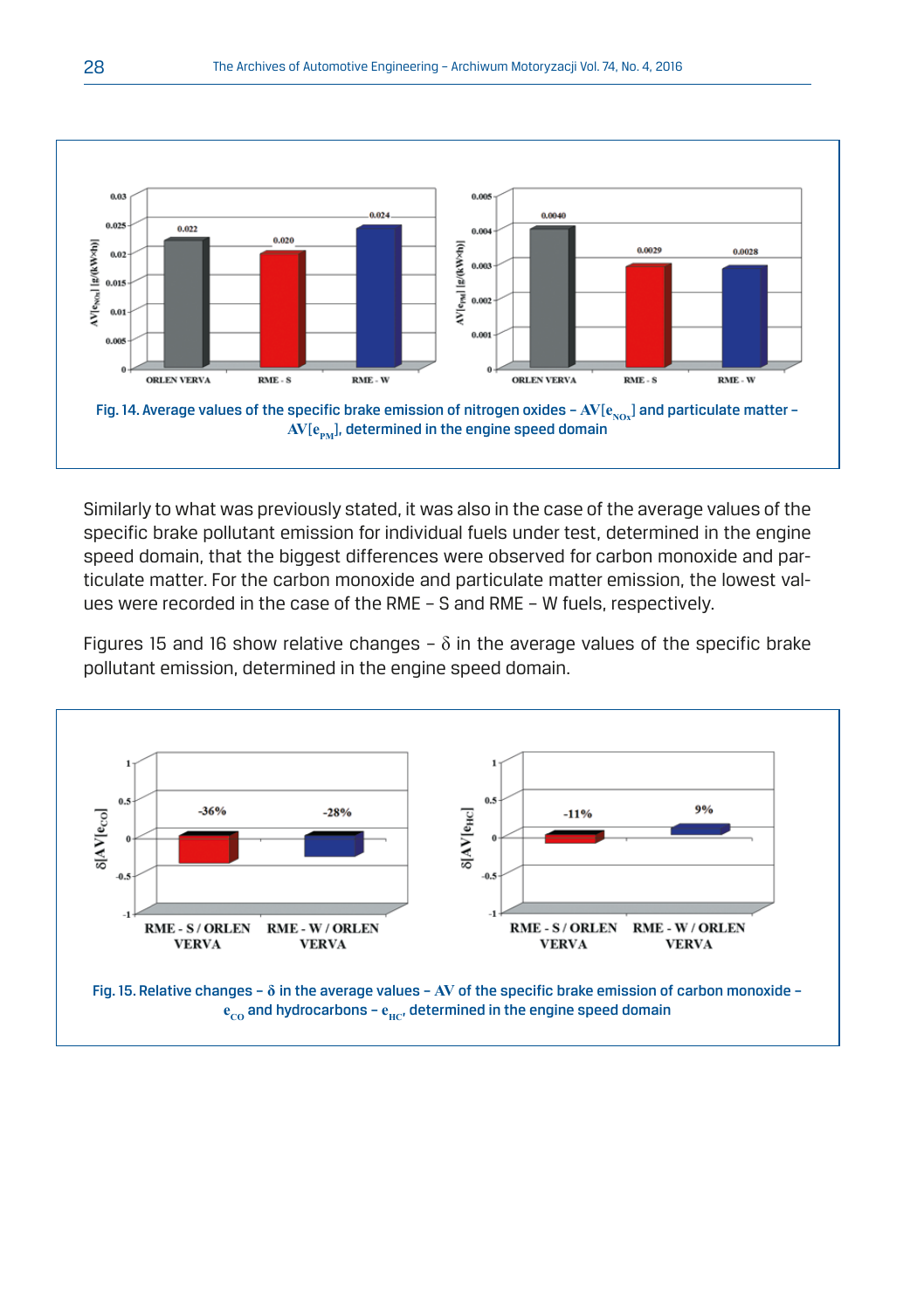![](_page_10_Figure_1.jpeg)

The use of biofuels caused relative reductions in the average values of the specific brake emission of carbon monoxide and particulate matter, determined in the engine speed domain, by about 30%. For hydrocarbons and nitrogen oxides, these relative differences amounted to approximately 10%. For the RME – S fuel, the difference meant a reduction in the specific brake pollutant emission, while for the RME – W fuel, the specific brake pollutant emission increased.

# **3. Conclusions**

The results of the tests carried out make it possible to draw the following conclusions:

- 1. The highest effective power and output torque of an internal combustion (IC) engine were obtained when the engine was fed with diesel oil. For the summer biofuel, they were somewhat lower; when the winter biofuel was used, the effective power and torque values were considerably reduced.
- 2. The use of methyl esters of rape oil (RME) resulted in a measurable reduction (by about 30%) in the emission of carbon monoxide and particulate matter. For hydrocarbons and nitrogen oxides, the relative difference was about 10% and meant a reduction in the specific brake emission for the summer (S) biofuel and an increase in the emission for the winter (W) biofuel. The result obtained for the nitrogen oxides emission was ambiguous, the more so that the temperature of exhaust gases was highest for diesel oil, somewhat lower for the RME – S fuel, and much lower for the RME – W fuel.
- 3. The effective efficiency of the IC engine was found to be at a similar level when the engine was fed with diesel oil and summer biofuel. For winter biofuel, the effective efficiency of the engine was markedly lower.

In general terms, a statement may be made that the relatively small differences in the assessed performance characteristics of the IC engine fuelled with diesel oil and rape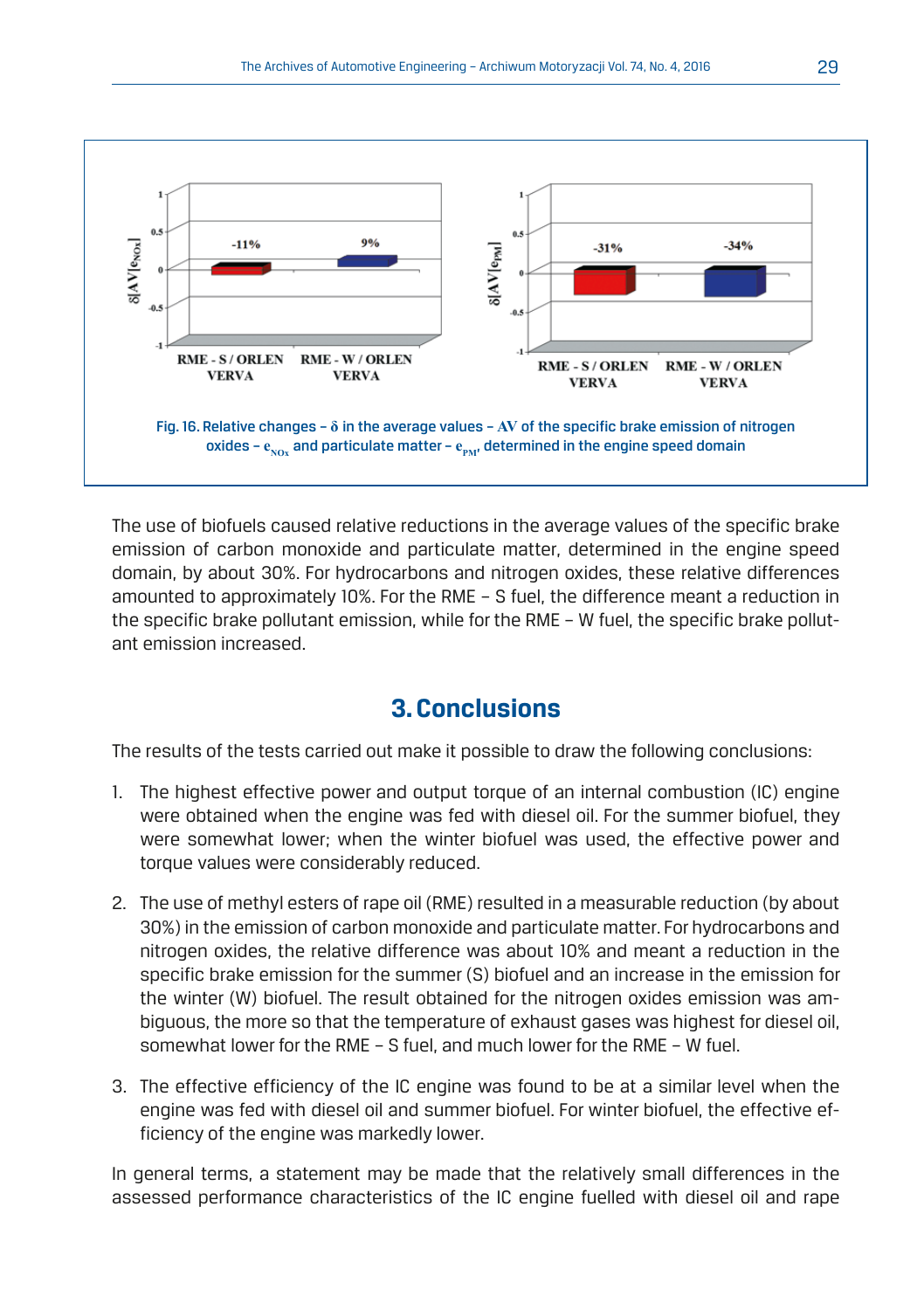methyl esters provide grounds for presenting a cautious opinion that, based on the tests carried out, rape methyl esters with summer and winter additives may be recognized as substitute fuels for diesel oil. To make a more thorough assessment of the usability of rape methyl esters as substitute fuels for diesel oil, investigations should be carried out on the combustion process that takes place in the engine cylinder.

## **Acknowledgements**

The authors being employees of the Warsaw University of Technology would like to express their thanks to the authorities and staff of the University of Technology and Humanities in Radom, and especially to Prof. Sławomir Luft, PhD. Eng., Director of the Institute of Operation and Maintenance of Machines and Vehicles and Head of the Department of Automotive Vehicles and Engines, and to Mr. Tomasz Skrzek, D. Eng., a member of the Department staff, for making it possible for the students doing their graduation work to carry out the tests described herein. These words of gratitude are also addressed to Mr. Grzegorz Pawlak, D. Eng., a member of the staff of the Department of Automotive Vehicles and Engines of the Institute of Operation and Maintenance of Machines and Vehicles at the Faculty of Mechanical Engineering of the University of Technology and Humanities in Radom and a member of the staff of the Department of Combustion Engines of the Institute of Vehicles at the Faculty of Automotive and Construction Machinery Engineering of the Warsaw University of Technology, who was involved in the organizational work related to these tests.

The full text of the Article is available in Polish online on the website http:/archiwummotoryzacji.pl.

Tekst artykułu w polskiej wersji językowej dostępny jest na stronie http://archiwummotoryzacji.pl.

### **References**

- [1] Ambrozik A, Orliński P, Orliński S. Influence of diesel engine fuelling with different fuels on self-ignition delay in aspect of ecology. Eksploatacja i Niezawodnosc – Maintenance and Reliability. 2003; 3: 50–55.
- [2] AVL: GCA gas exchange and combustion analysis User's quide.
- [3] AVL: Product description. Single cylinder research engine.
- [4] AVL: PUMA open automation platform. Available from: https://www.avl.com/-/avl-puma-open-automationplatform. [cited 2015 Jul 11].
- [5] AVL: Testing solutions. Measure and control. Single cylinder research engines & compact test bed.
- [6] Chłopek Z. et al.: Research of the influence non–conventional fuels on the pollutant emission from an engine to a generating set. IV International Congress of Internal Engines. Radom 2011.
- [7] Chłopek Z, Bardziński W, Jarczewski M, Sar H. Influence of fatty acid methyl esters' additive to diesel engine on ecology, fuel consumption and vehicle's performance. Journal of KONES. 2006; 1: 261–268.
- [8] Chłopek Z, Bardziński W, Jarczewski M, Sar H. Emission of pollution from engine powered by the fuel with additive of methyl ester of rape oil in dynamic tests. Journal of KONES. 2005: 63–70.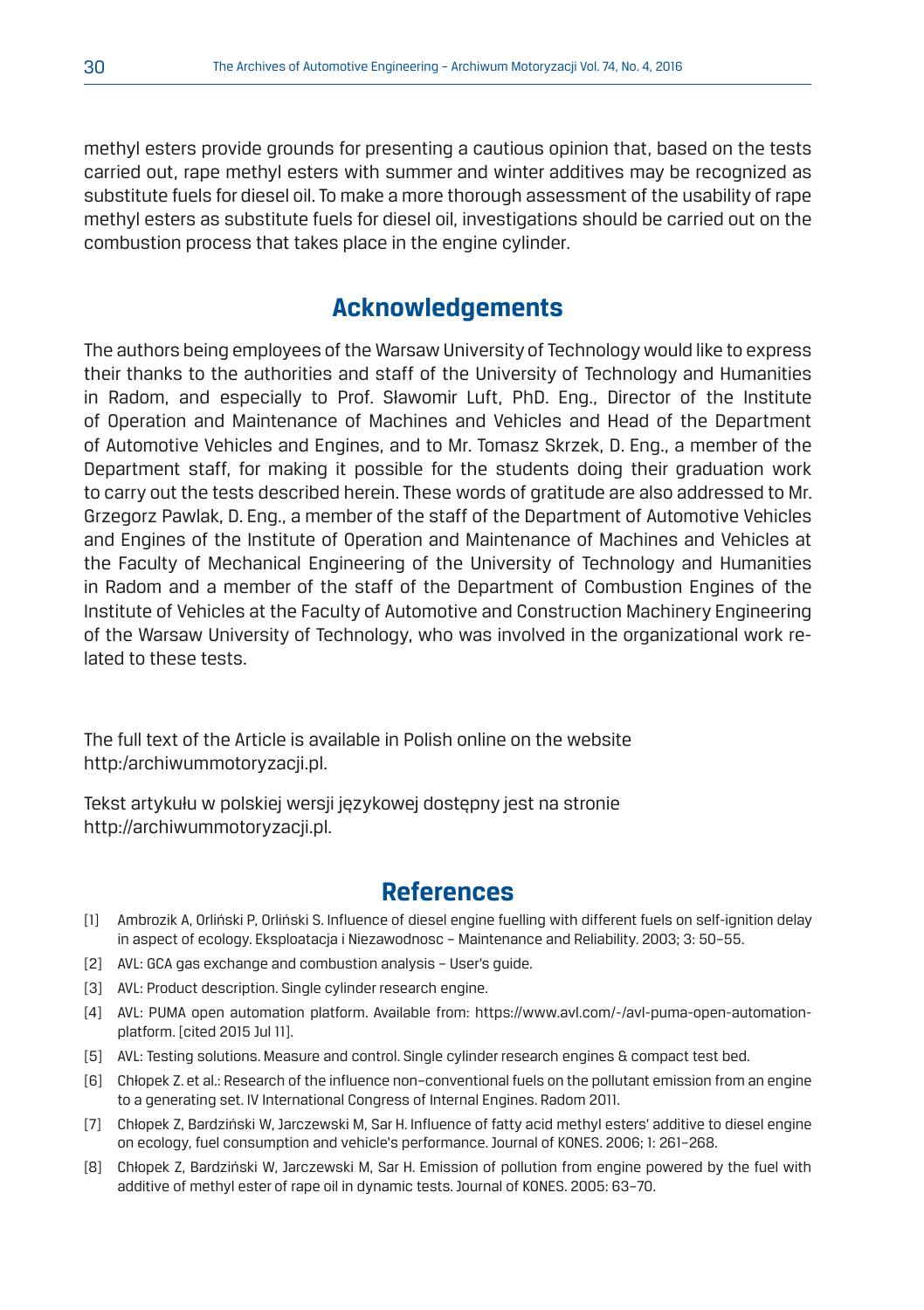- [9] Chłopek Z, Bardziński W, Jarczewski M, Sar H. Influence of adding fatty acid methyl esters to the diesel fuel on pollutants emission from diesel engine in dynamic road test cycles. International Congress on Combustion Engines. Szczyrk 2005.
- [10] Chłopek Z. Ekologiczne aspekty motoryzacji i bezpieczeństwo ruchu drogowego. Wydział Samochodów i Maszyn Roboczych Politechniki Warszawskiej. Warszawa 2012.
- [11] Chuepeng S, et al. A study of quantitative impact on emissions of high proportion RME based biodiesel blends. SAE 2007–01–0072.
- [12] Crookes R J, Korakianitis T, Namasivayam A M. A systematic experimental assessment of the use of rapeseed methyl ester (RME) as a compression ignition engine fuel during conventional and dual-fuel operation. TAE 7th International Colloquium on Fuels. Stuttgart. 2009.
- [13] Czerwinski J et al. Influences of alternative fuels GTL, RME & ROR on combustion and emissions of a modern HD-diesel engine. Verbrennungsforschung in der Schweiz, BfE Tagung, ETHZ 2009.
- [14] Hopp M. Untersuchung des Einspritzverhaltens und des thermischen Motorprozesses bei Verwendung von Rapsöl und Rapsmethylester in einem Common-Rail-Dieselmotor. Dissertation. Universität Rostock, 2005.

 Available from: https://www.avl.com/combustion-measurement1/-/asset\_publisher/gYjUpY19vEA8/content/ single-cylinder-research-engines-compact-test-bed. [cited 2015.07.11].

 https://www.avl.com/documents/10138//885965//AVL+SCRE+ProductDescription+eng+2014.pdf. (2015.07.11).

- [15] Kowalewicz A. Eco-diesel engine fuelled with rapeseed oil methyl ester and ethanol. Part 3: combustion processes. Proc. IMechE, Part D: J. Automobile Engineering. 2006; 220: 1283–1291.
- [16] Labeckas G, Slavinskas S. The effect of rapeseed oil methyl ester on direct injection diesel engine performance and exhaust emissions. Energy Conversion and Management. 2006; 47: 1954–1967.
- [17] Mamat R et al. Effect of air intake pressure drop on performance and emissions of a diesel engine operating with biodiesel and ultra low sulphur diesel (ULSD). International Conference on Renewable Energies and Power Quality (ICREPQ'09). Valencia (Spain). 2009.
- [18] Marecka-Chłopek E, Chłopek Z. Eksploatacyjne aspekty zastosowania paliw pochodzenia biologicznego do zasilania silników spalinowych. (Operation aspects of biofuels use to supply of internal combustion engines). Transport Samochodowy. 2007; 4: 59–76.
- [19] Mayer A C R, Czerwinski J, Wyser M. Impact of RME/Diesel Blends on Particle Formation, Particle Filtration and PAH Emissions. SAE 2005–01–1728.
- [20] Namasivayam A M. Combustion: Performance and emissions characteristics of compression-ignition engines fuelled by sustainable fuels. A thesis submitted for the degree of Doctor of Philosophy to the University of London. School of Engineering and Materials Science Queen Mary University of London. 2011.
- [21] Nwafor O M I. Emission characteristics of diesel engine operating on rapeseed methyl ester. Renewable Energy. 2004; 29: 119–129.
- [22] Orliński P. Wybrane zagadnienia procesu spalania paliw pochodzenia roślinnego w silnikach o zapłonie samoczynnym (Selected issues of the combustion of vegetable-derivative fuels in compression ignition engines). Instytut Naukowo-Wydawniczy "SPATIUM". Radom 2013.
- [23] Rounce P L. Engine performance and particulate matter speciation for compression ignition engines powered by a range of fossil and biofuels. A thesis submitted for the degree of Doctor of Philosophy. The University of Birmingham. School of Engineering. 2011.
- [24] Ruan D F, Cheng W L, Lee C F. Comparison of performance and combustion characteristics of diesel fuel and vegetable oils in diesel engine. 2008 SAE International Powertrains, Fuels and Lubricants Congress. Shanghai, China. 2008.
- [25] Sautman B. Peking man and the politics of paleoanthropological nationalism in China. The Journal of Asian Studies. 2001; 60(1): 95–124.
- [26] Scholz C, Starý P. Experimental study of common rail injection diesel engine fuelled with RME and diesel fuel. XLII International Scientific Conference of Czech and Slovak University Departments and Institutions Dealing with the Research of Combustion Engines. Zilina, Slovakia, 2011.
- [27] Stepień Z et al. Research on emissions and engine lube oil deterioration of diesel engines with biofuels (RME). SAE 2011–01–1302.